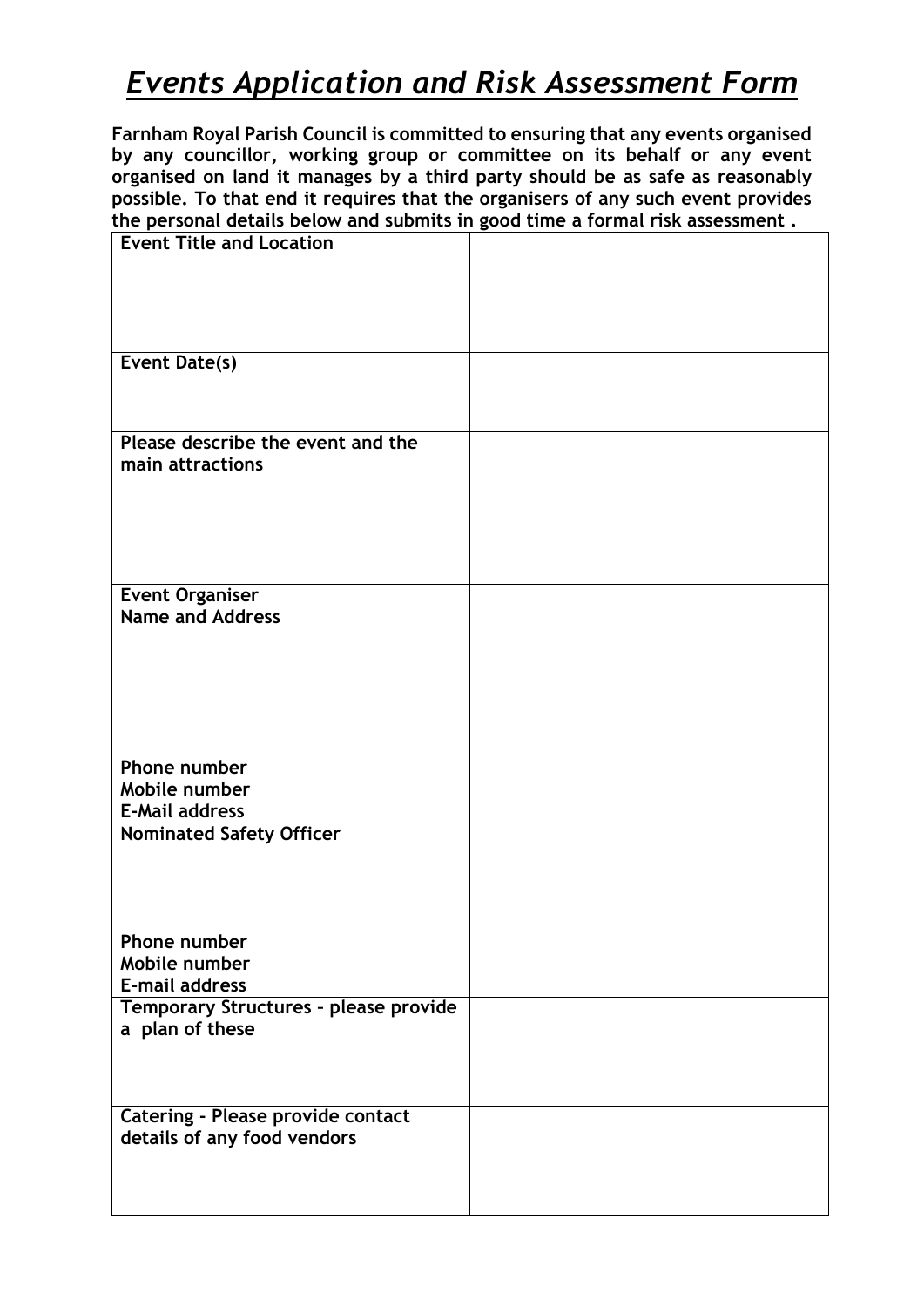| Stewards - Please state number           |                               |
|------------------------------------------|-------------------------------|
|                                          |                               |
|                                          |                               |
| <b>Numbers Attending (note a TENS</b>    |                               |
| license is necessary for certain         |                               |
| matters with a max of 499)               |                               |
|                                          |                               |
| <b>First Aid &amp; Medical Provision</b> |                               |
| (First aiders should not have any other  |                               |
| role for the event)                      |                               |
|                                          |                               |
| Have you checked that the                |                               |
| medical/first aid provider are           | <b>Please tick</b>            |
| registered?                              | Yes $\Box$<br>No <sub>1</sub> |
| Lost & Found Children - may we have      |                               |
| a brief report of your policy on this    |                               |
|                                          |                               |
|                                          |                               |
|                                          |                               |
| Provision for People with Special        |                               |
| Needs - may we have a brief report of    |                               |
| your policy on this                      |                               |
|                                          |                               |
| Security - may we have a brief report    |                               |
| of your policy on this                   |                               |
|                                          |                               |
|                                          |                               |
|                                          |                               |
|                                          |                               |
| <b>Event Public Liability/Indemnity</b>  |                               |
| <b>Insurance</b>                         |                               |
| Please provide a copy if non-PC event    |                               |
|                                          |                               |
|                                          |                               |
| Traffic and parking - may we have a      |                               |
| brief report of your policy on this      |                               |
|                                          |                               |
|                                          |                               |
|                                          |                               |
|                                          |                               |
|                                          |                               |
| Performers - are they appropriate and    |                               |
| insured                                  |                               |
|                                          |                               |
|                                          |                               |
|                                          |                               |
|                                          |                               |
| Facilities & Utilities - details please  |                               |
| (Including portaloos)                    |                               |
|                                          |                               |
|                                          |                               |